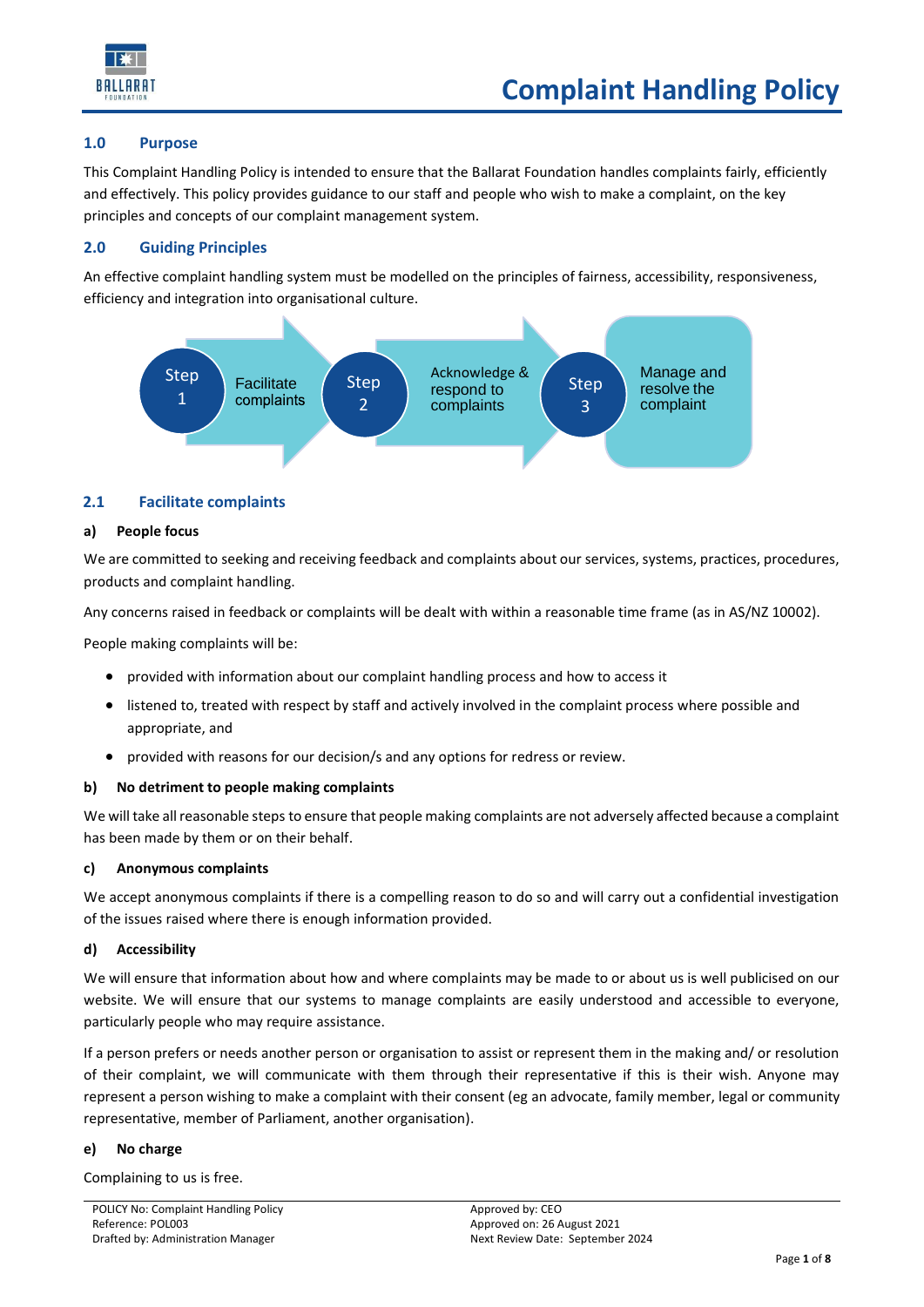

# **2.2 Respond to complaints**

## **a) Early resolution**

Where possible, complaints will be resolved at first contact with us.

When appropriate we may offer an explanation or apology to the person making the complaint.

## **b) Responsiveness**

We will promptly acknowledge receipt of complaints.

We will assess and prioritise complaints in accordance with the urgency and/or seriousness of the issues raised. If a matter concerns an immediate risk to safety or security the response will be immediate and will be escalated appropriately.

We are committed to managing people's expectations, and will inform them as soon as possible, of the following:

- the complaints process
- the expected time frames for our actions
- the progress of the complaint and reasons for any delay
- their likely involvement in the process, and
- the possible or likely outcome of their complaint.

We will advise people as soon as possible when we are unable to deal with any part of their complaint and provide advice about where such issues and/or complaints may be directed (if known and appropriate).

We will also advise people as soon as possible when we are unable to meet our time frames for responding to their complaint and the reason for our delay.

## **c) Objectivity and fairness**

We will address each complaint with integrity and in an equitable, objective and unbiased manner.

We will ensure that the person handling a complaint is different from any staff member whose conduct or service is being complained about.

Conflicts of interest, whether actual or perceived, will be managed responsibly. In particular, any internal review of how a complaint was managed will be conducted by a person other than the original decision maker.

## **d) Responding flexibly**

Our staff are empowered to resolve complaints promptly and with as little formality as possible. We will adopt flexible approaches to service delivery and problem solving to enhance accessibility for people making complaints and/or their representatives.

We will assess each complaint on its merits and involve people making complaints and/or their representative in the process as far as possible.

## **e) Confidentiality**

We will protect the identity of people making complaints where this is practical and appropriate.

Personal information that identifies individuals will only be disclosed or used by us as permitted under the relevant privacy laws, secrecy provisions and any relevant confidentiality obligations.

## **2.3 Manage the parties to a complaint**

## **a) Complaints involving multiple agencies**

Where a complaint involves multiple organisations, we will work with the other organisation/s where possible, to ensure that communication with the person making a complaint and/or their representative is clear and coordinated.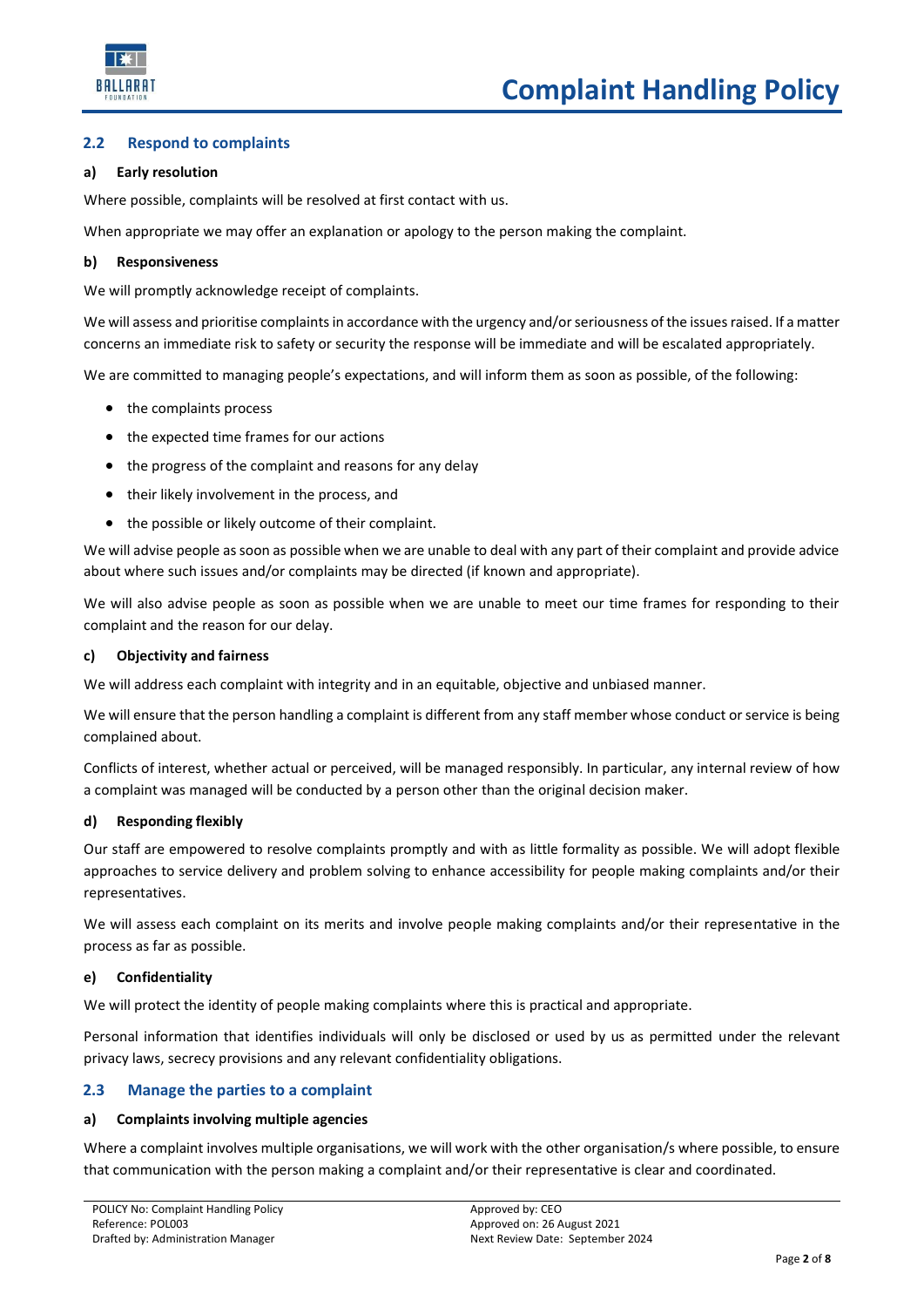

Subject to privacy and confidentiality considerations, communication and information sharing between the parties will also be organised to facilitate a timely response to the complaint.

Where a complaint involves multiple areas within our organisation, responsibility for communicating with the person making the complaint and/or their representative will also be coordinated.

Where our services are contracted out, we expect contracted service providers to have an accessible and comprehensive complaint management system. We take complaints not only about the actions of our staff but also the actions of our service providers.

## **b) Empowerment of staff**

All staff managing complaints are empowered to implement our complaint management system as relevant to their role and responsibilities.

Staff are encouraged to provide feedback on the effectiveness and efficiency of all aspects of our complaint management system.

# **c) Managing unreasonable conduct by people making complaints**

We are committed to being accessible and responsive to all people who approach us with feedback or complaints. At the same time our success depends on:

- our ability to do our work and perform our functions in the most effective and efficient way possible
- the health, safety and security of our staff, and
- our ability to allocate our resources fairly across all the complaints we receive.

When people behave unreasonably in their dealings with us, their conduct can significantly affect the progress and efficiency of our work. As a result, we will take proactive and decisive action to manage any conduct that negatively and unreasonably affects us and will support our staff to do the same in accordance with this policy.

## **d) Alternative avenues for dealing with complaints**

We will inform people who make complaints to, or about, us about any internal or external review options available to them (including any relevant Ombudsman or oversight regulatory bodies).



## **e) The three levels of complaint handling**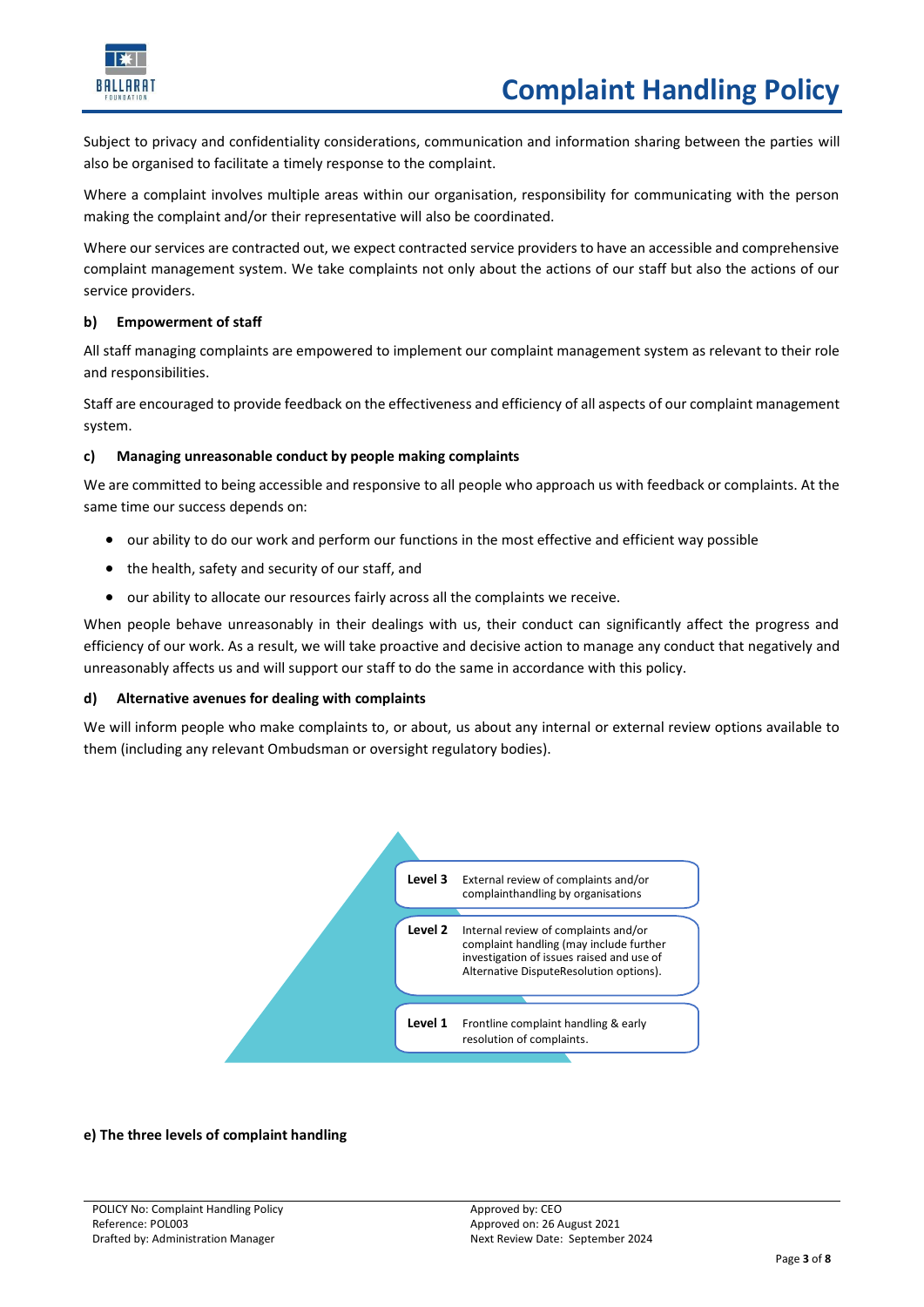

### **Level 1**

We aim to resolve complaints at the first level, the frontline. Wherever possible staff will be adequately equipped to respond to complaints, including being given appropriate authority, training and supervision.

#### **Level 2**

Where this is not possible, we may decide to escalate the complaint to a more senior staff member within our organisation. This second level of complaint handling will provide for the following internal mechanisms:

- assessment and possible investigation of the complaint and decision/s already made, and/or
- facilitated resolution (where a person not connected with the complaint reviews the matter and attempts to find an outcome acceptable to the relevant parties).

#### **Level 3**

Where a person making a complaint is dissatisfied with the outcome of our review of their complaint, they may seek an external review of our decision (by the Australian Charities and Not-for- Profits Commission for example).

## **2.4 Accountability and learning**

## **2.4.1 Analysis and evaluation of complaints**

We will ensure that complaints are recorded in a systematic way so that information can be easily retrieved for reporting and analysis by management and the governing body of Directors.

We will run regular reports on:

- the number of complaints received
- the outcome of complaints, including matters resolved at the frontline
- issues arising from complaints
- systemic issues identified, and
- the number of requests we receive for internal and/or external review of our complaint handling. Regular analysis of these reports will be undertaken to monitor trends, measure the quality of our customer service and make improvements.

Both reports and their analysis will be provided to our CEO, senior management and to our Board for review, at least annually.

## **2.4.2 Monitoring of the complaint management system**

We will continually monitor our complaint management system to:

- ensure its effectiveness in responding to and resolving complaints
- identify and correct deficiencies in the operation of the system, and
- monitoring may include the use of audits, complaint satisfaction surveys and online listening tools and alerts.

# **2.4.3 Continuous improvement**

We are committed to improving the way our organisation operates, including our management of the effectiveness and efficiency of our complaint management system. To this end, we will:

- support the making and appropriate resolution of complaints
- implement best practices in complaint handling
- recognise and reward exemplary complaint handling by staff
- regularly review the complaint management system and complaint data, and
- implement appropriate system changes arising out of our analysis of complaints data and continual monitoring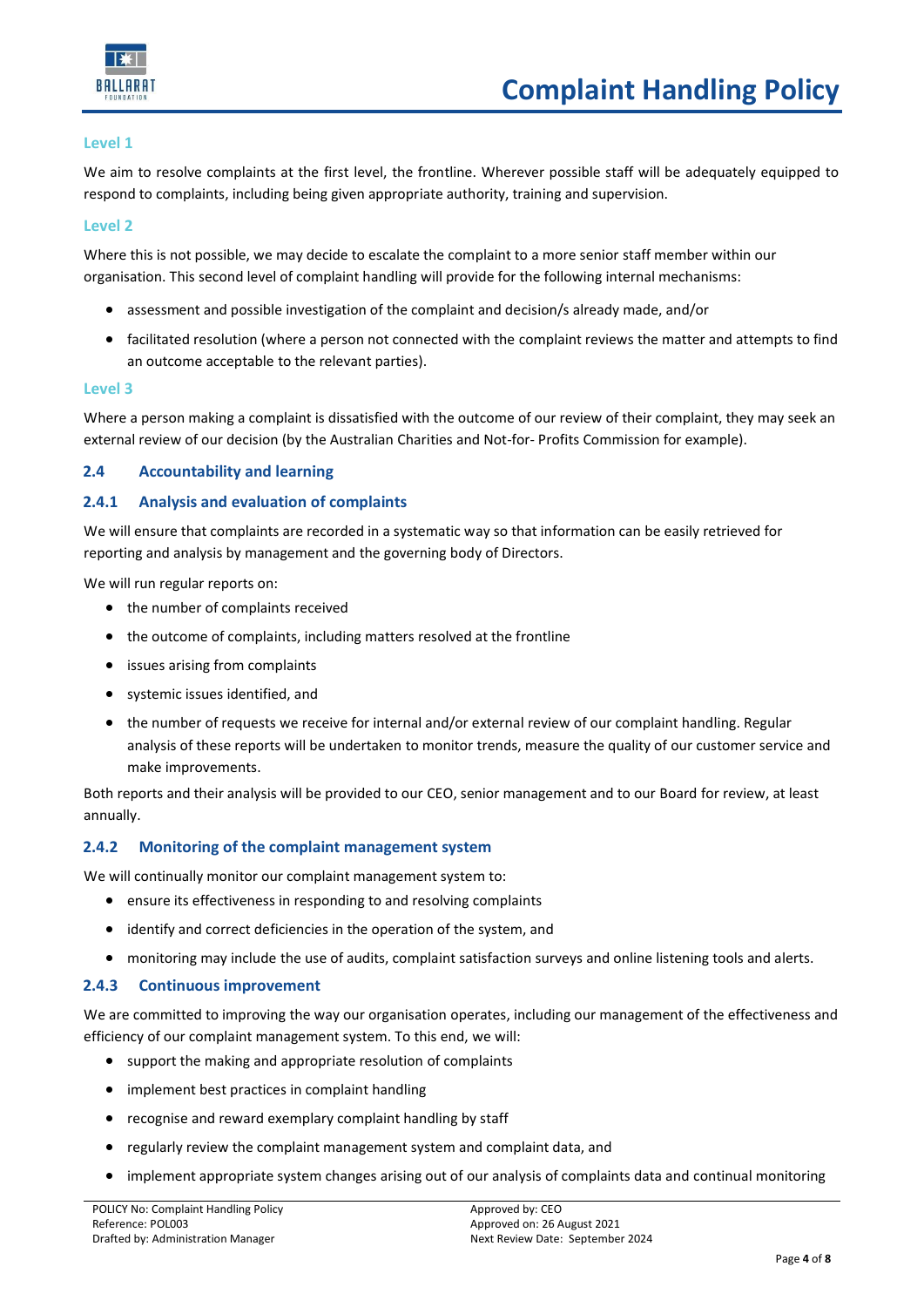

of the system.

# **3.0 Applies to**

This policy applies to all Directors, committee members, casual, permanent and contract staff and volunteers, receiving or managing complaints from the public, our stakeholders, partners or our clients made to or about us, regarding our products, services and staff, or our complaint handling process.

# **4.0 Responsibilities**

This organisation expects our Board and staff at all levels to be committed to fair, effective and efficient complaint handling. The following table outlines the nature of the commitment expected and the way that commitment should be implemented.

| Who                                                                                        | <b>Commitment</b>                                                             | <b>How</b>                                                                                                                      |
|--------------------------------------------------------------------------------------------|-------------------------------------------------------------------------------|---------------------------------------------------------------------------------------------------------------------------------|
| Board Chair and<br>CEO                                                                     | Promote a culture that<br>values complaints and<br>their effective resolution | Report to the board on our complaint handling.                                                                                  |
|                                                                                            |                                                                               | Provide adequate support and direction to key staff responsible for handling<br>complaints.                                     |
|                                                                                            |                                                                               | Regularly review reports about complaint trends and issues arising from<br>complaints.                                          |
|                                                                                            |                                                                               | Encourage all staff to be alert to complaints and assist those responsible for<br>handling complaints to resolve them promptly. |
|                                                                                            |                                                                               | Encourage staff to make recommendations for system improvements.                                                                |
|                                                                                            |                                                                               | Support recommendations for service, staff and complaint handling improvements<br>arising from the analysis of complaint data.  |
| Staff whose duties<br>include complaint<br>handling (may<br>include CEO or<br>Board Chair) | Demonstrate exemplary<br>complaint handling<br>practices                      | Treat all people with respect, including people who make complaints.                                                            |
|                                                                                            |                                                                               | Assist people to make a complaint, if needed. Comply with our policy and<br>associated procedures.                              |
|                                                                                            |                                                                               | Provide regular feedback to management and/or the governing body on issues<br>arising from complaints.                          |
|                                                                                            |                                                                               | Provide suggestions to management on ways to improve our complaints<br>management system.                                       |
|                                                                                            |                                                                               | Implement changes arising from individual complaints and from the analysis of<br>complaint data as directed by management.      |
| All staff                                                                                  | Understand and comply<br>with our complaint<br>handling practices.            | Treat all people with respect, including people who make complaints.                                                            |
|                                                                                            |                                                                               | Be aware of our complaint handling policies and procedures.                                                                     |
|                                                                                            |                                                                               | Assist people who wish to make complaints access our complaints process.                                                        |
|                                                                                            |                                                                               | Be alert to complaints and assist staff handling complaints resolve matters<br>promptly.                                        |

# **5.0 Definitions**

**Complaint:** An expression of dissatisfaction made to or about us, our services, staff or the handling of a complaint where a response or resolution is explicitly or implicitly expected or legally required. (AS/NZ 10002:2014)

As well as complaints being made directly to our organisation, remember that some complaints (or at least negative comments) made be made on social media.

**Complaint handling/management system:** All policies, procedures, practices, staff, hardware and software used by us in the management of complaints.

**Dispute:** An unresolved complaint escalated either within or outside of our organisation.

**Feedback:** Opinions, comments and expressions of interest or concern, made directly or indirectly, explicitly or implicitly, to or about us, about our services or complaint handling system where a response is not explicitly or implicitly expected or legally required.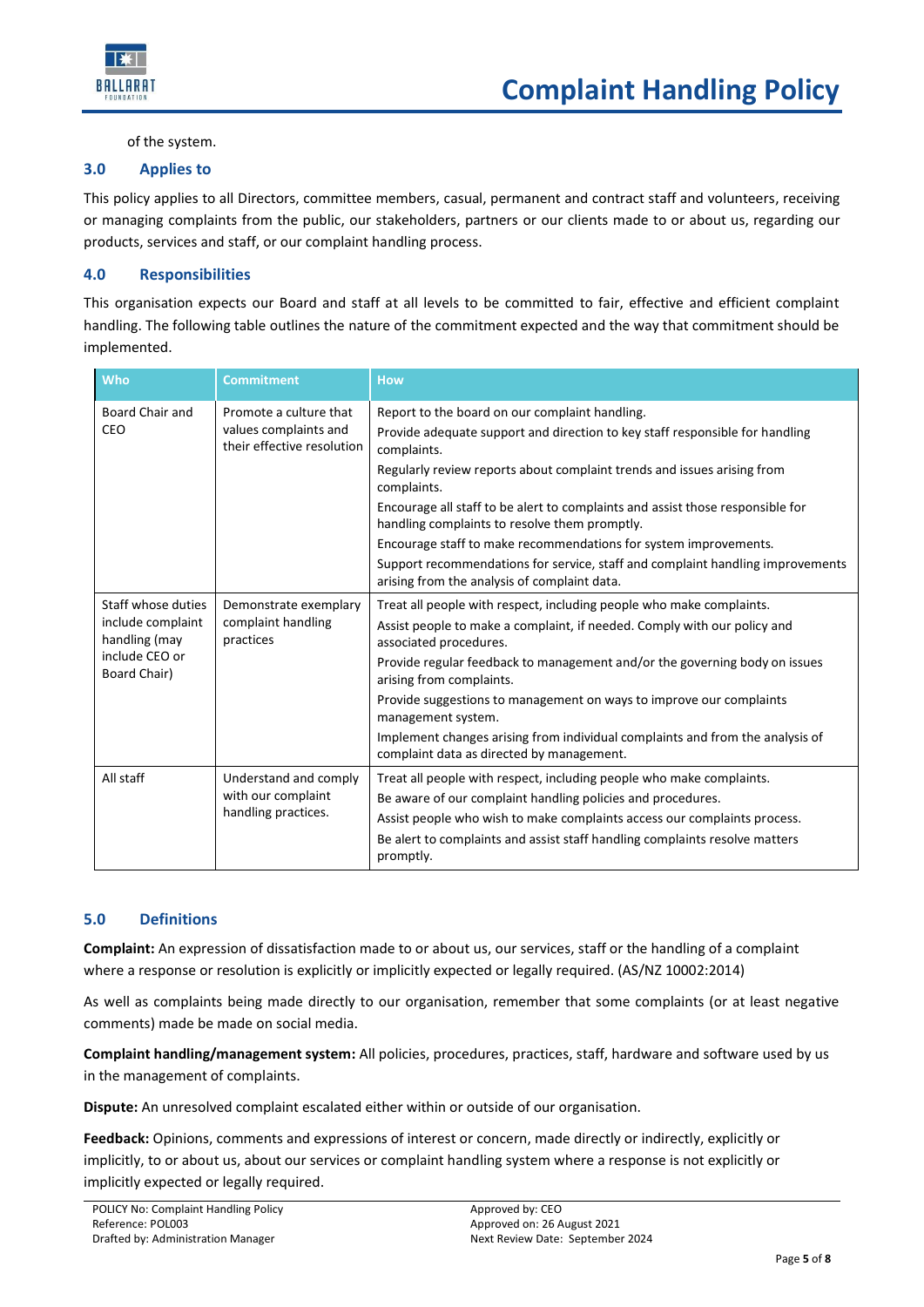

**Grievance:** A clear, formal written statement by an individual staff member about another staff member or a workrelated problem.

**Policy:** A statement of instruction that sets out how we should fulfil our vision, mission and goals.

**Procedure:** A statement or instruction that sets out how our policies will be implemented and by whom.

# **6.0 References**

Australian Charities and Not for Profit Commission – [Complaints Handling](https://www.acnc.gov.au/tools/templates/complaints-handling-model-policy-and-procedure) – Model Policy Justice Connect - Not for Profit Law - [Complaint handling by charities and not-for-profits](https://www.nfplaw.org.au/complainthandling)

# **7.0 Related Documents**

Complaint Handling Procedure – see following page Safeguarding Policy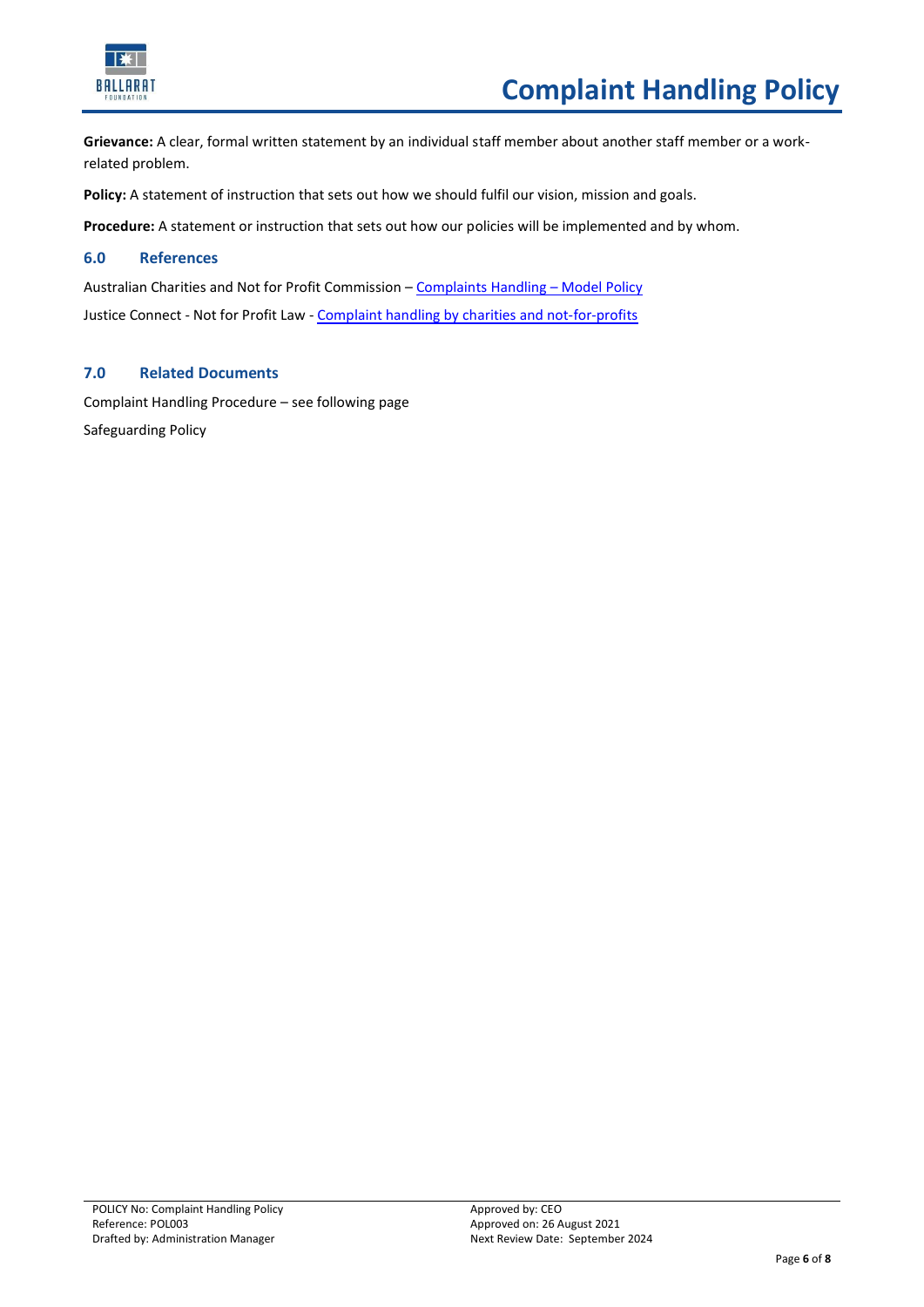

#### **1.0 Introduction**

When responding to complaints, staff (paid and volunteer) act in accordance with complaint handling procedures as well as any other internal documents providing guidance on the management of complaints.

Staff should also consider any relevant legislation and/or regulations when responding to complaints and feedback.

### **2.0 Complaint Management System**

The five key stages in our complaint management system are set out below



#### **2.1 Receive**

We will record the complaint and its supporting information. We will also assign a unique identifier/number to the complaint file.

The record of the complaint will document:

- The date the complaint is received
- Contact information of the person making the complaint
- Issues raised by the person making the complaint and the outcome/s they want
- Any other relevant information, and
- Any additional support the person making a complaint requires,

Note: If the complaint has been resolved at the first point of contact the following will also be documented:

- How the complaint was resolved
- The date the complaint was resolved.

#### **2.2 Acknowledge**

We will acknowledge receipt of each complaint promptly, and preferably within 5 working days. When appropriate we may offer an explanation or apology.

Consideration will be given to the most appropriate medium (eg email, letter) for communicating with the person making a complaint.

#### **2.3 Assess and investigate**

#### **a) Initial assessment**

After acknowledging receipt of the complaint, we will confirm whether the issue/s raised in the complaint is/are within our control.

We will also consider the outcome/s sought by the person making a complaint and, where there is more than one issue raised, determine whether each issue needs to be separately addressed.

When determining how a complaint will be managed, we will consider:

- How serious, complicated or urgent the complaint is
- Whether the complaint raises concerns about people's health and safety
- How the person making the complaint is being affected
- The risks involved if resolution of the complaint is delayed, and
- Whether a resolution requires the involvement of other organisations.